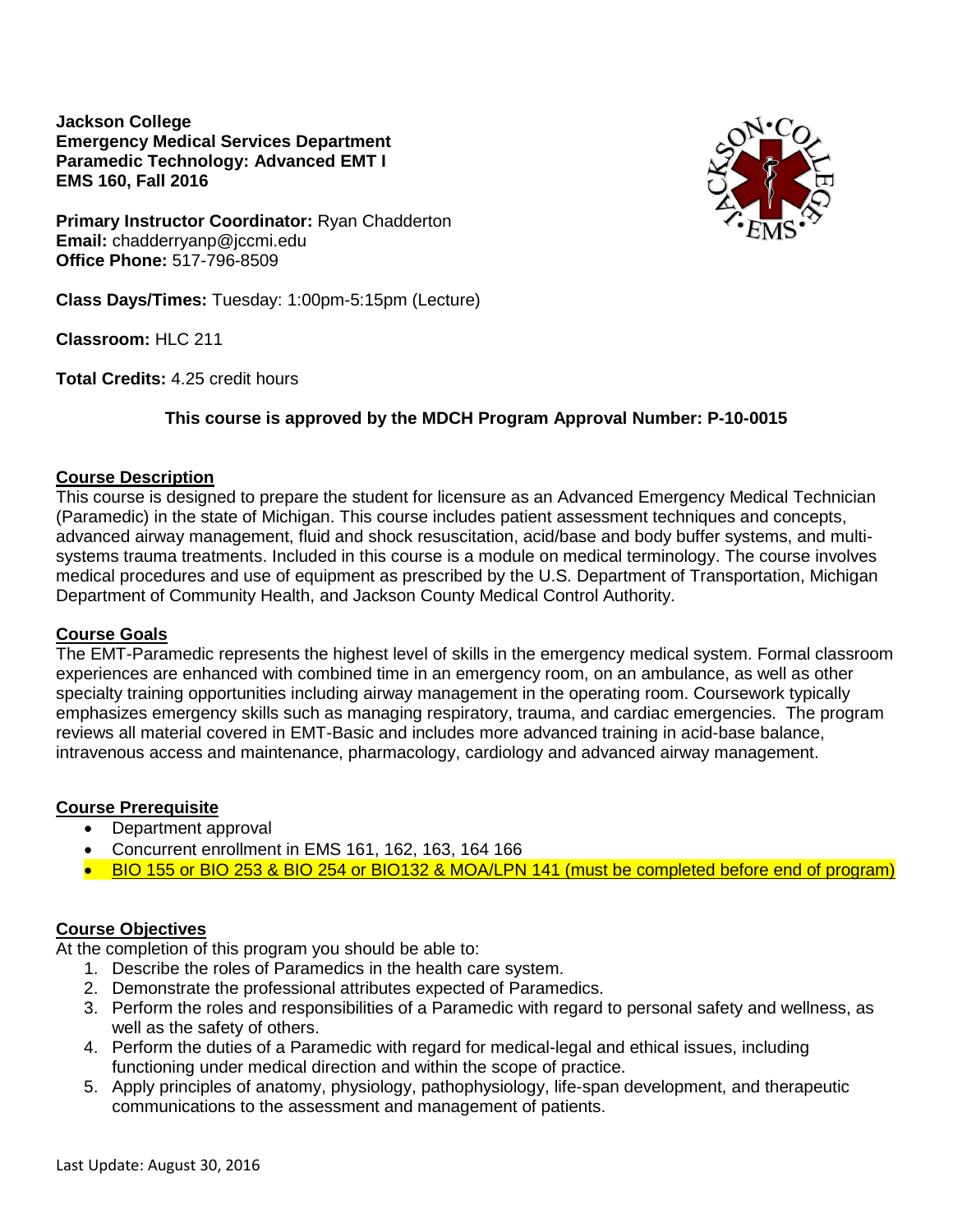- 6. Identify the need for and perform immediately life-saving interventions to manage a patient's airway, breathing, and circulation.
- 7. Assess and manage patients of all ages with a variety of complaints, medical conditions and traumatic iniuries.
- 8. Apply principles of emergency medical services operations, including considerations in ambulance and air medical transportation, multiple casualty incidents, gaining access to and extricating patients, hazardous materials incidents, and responding to situations involving weapons of mass destruction.

## **Jackson College Education Goals**

The course goals and objectives incorporate specific Associate Degree Outcomes (ADOs) established by the JC Board of Trustees, administration, and faculty. These goals are in concert with four-year colleges, universities, and reflect input from the professional communities we serve. ADOs guarantee students achieve goals necessary for graduation credit, transferability, and professional skills needed in many certification programs.

## **Required Texts**

- *Paramedic Care Principles & Practice 4th Edition (Volume 1-7)*
- *Advanced Cardiac Life Support Provider Manual (2010 Guidelines)*
- *Basic Arrhythmias, 7th Edition: Gail Walraven*
- *Prehospital Emergency Pharmacology (PEP), 7th Edition*

## **Suggested Texts**

- **EMS Field Guide, Advanced or Critical Care version**
- Medical Dictionary
- Nursing Drug Guide

## **Equipment and Uniforms**

- Paramedic shirt available through JC bookstore (Maroon in color)
- Navy blue EMS slacks
- Black polishable shoes
- Black belt
- Watch (with second hand)
- Navy jacket (no logo) for clinical/internship and classroom use (no other jackets will be allowed)
- JC Student ID badge is required to be worn clipped on the shirt or worn on a lanyard during class (lanyards not allowed on clinical/internship)
- USB Flash Drive storage amount at your discretion

# **Lecture Tardiness**

Any student missing more than 5 minutes, but less than ¼ of the class period will be considered tardy. First tardy will result in a verbal warning. Second tardy will result in a written warning. At the third infraction, a full absence will be incurred. Chronic tardy or absence could prevent the student from a completion certificate and grounds for removal from the program. Any missing time will be recorded and counted towards the student's attendance.

## **Attendance**

There are NO excused absences in this program. Due to the practically oriented nature of this program, as well as the repetition necessary to develop high quality patient care skills, minimal hour requirements are set forth by the MDCH program objectives. Any student missing more than 6 HOURS total, in EMS 160, will be dismissed from the Paramedic Program and will not be eligible for the MDCH course completion roster.

## **Classroom Etiquette**

For your benefit and for the benefit of your classmates follow appropriate classroom behavior:

• At all times in class the student must be considerate to your classmates and to your instructor.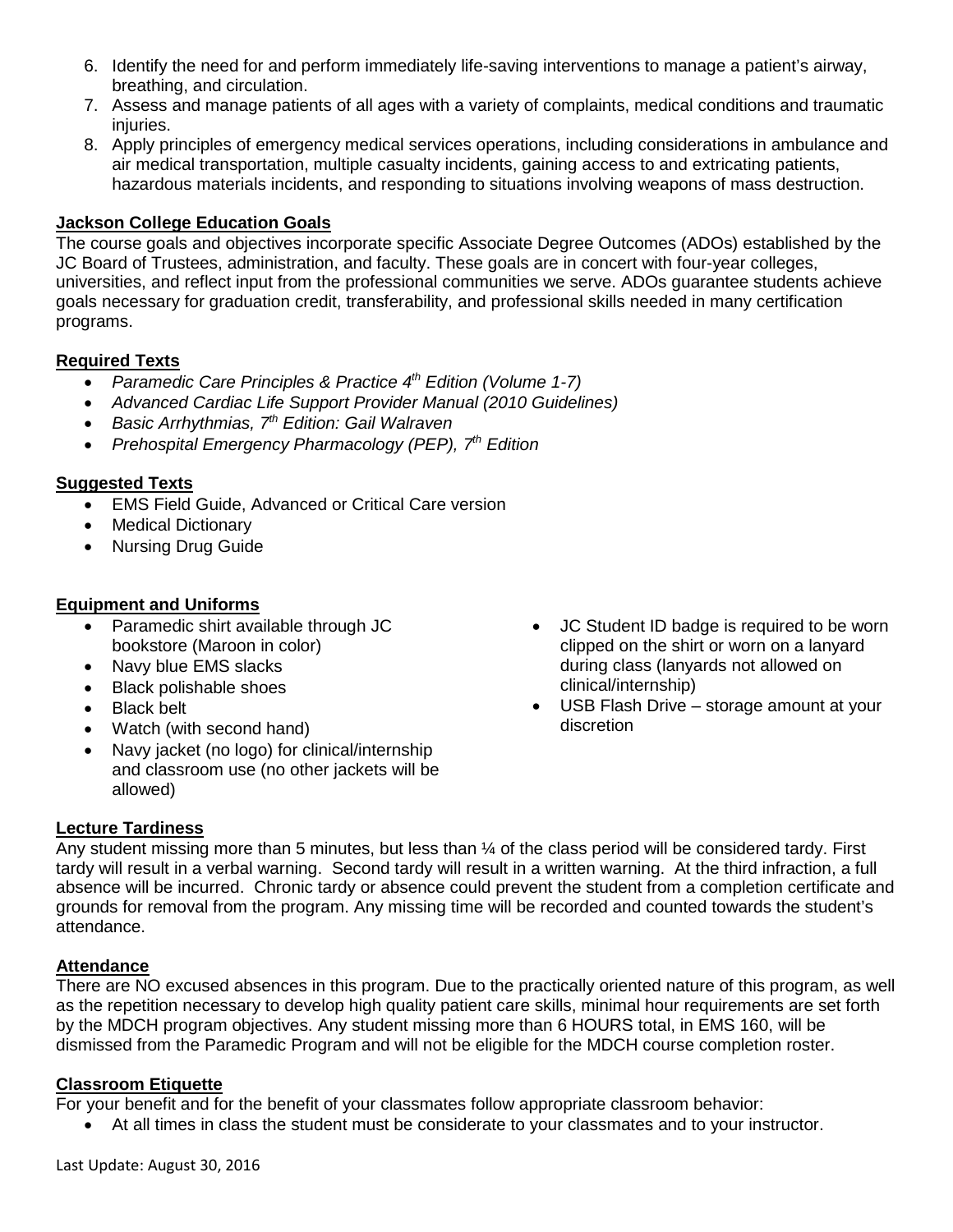- Ask pertinent questions; contribute to discussions; avoid "private" conversations that distract the instructor and other students. You may be asked to leave if you are disturbing the class. Do not answer questions that are not directed to you. Allow the instructor to clarify the material.
- No cell phone use is allowed during class (including texting). All ringers must be on silent.
- No tobacco usage, in any form, will be allowed in the classroom. (JC is a tobacco free campus)
- No sleeping. Come to class fresh and ready to learn.
- No laptop use permitted unless it is directly related to the classroom lecture or course work. This would require prior permission by the instructor.
- Concerns must be addressed outside of the classroom with the instructor by appointment, not voiced in the classroom. In the event the concerns cannot be solved with the instructor, a formal complaint must be brought to the attention of program director. See the specific complaint process in your EMS handbook or go to the link below.

http://www.jccmi.edu/administration/deans/StudentComplaintProcess.htm

- The instructors welcome student's questions and concerns. Please be considerate of their time outside of the classroom.
- Food in the classroom is a privilege and will not be distracting or messy. Any mess left in the classroom or distracting behavior will result in the loss of the entire class's food privilege.

### **Jackson College program requirements for recommendation for the MDCH completion roster**

- Upon successful completion of the above course the student will be issued a certificate of course completion.
- Students must obtain an 80% or better as an overall class grade in each EMS course.
- Obtain at least a 75% on the final exam at the end of each course.
- Students must successfully complete all practical exams for the course.
- Students must successfully complete all required clinical hours, including hospital specialties and ambulance internship compliant with current contracts.
- Students must show professional growth within the affective learning domain.
- Students must meet the minimum required hours for both classroom and clinical as set forth by the JC Program.

#### **Affective Domain Evaluations**

Periodically through the clinical rotations and during class, the students will be subject to evaluation via the affective domain. This includes attitude, empathy, and overall professionalism. Any student receiving an overall negative affective domain evaluation will be given a written warning and the instructor will schedule a meeting to review the form with the course coordinator and student. Steps for corrective action will be documented. This will result in possible disciplinary action up to and/or including dismissal from the rotation or program. During the scheduled time for review, the student will be removed from clinical rotations.

#### **Classroom Lecture Grading Procedure**

Written exams are cumulative over the course and will be graded and scored on the percentage of correct answers. They may consist of multiple-choice, true/false, and short answer questions. There will be no late exams permitted. Tests will be administered in a secure environment and may be presented in the JC testing center. It is the student's responsibility to make accommodations to complete the test in the allotted time frame presented by the instructor. **Quizzes** may be online or in class and also may be administered with a time restriction.

**Students who do not officially withdraw from this course and/or receive an overall score below 80%, fail to take the final exam, fail to complete all clinical/internship requirements, or are deemed unsatisfactory in the affective domain will not be eligible for advancement within the Paramedic Program.**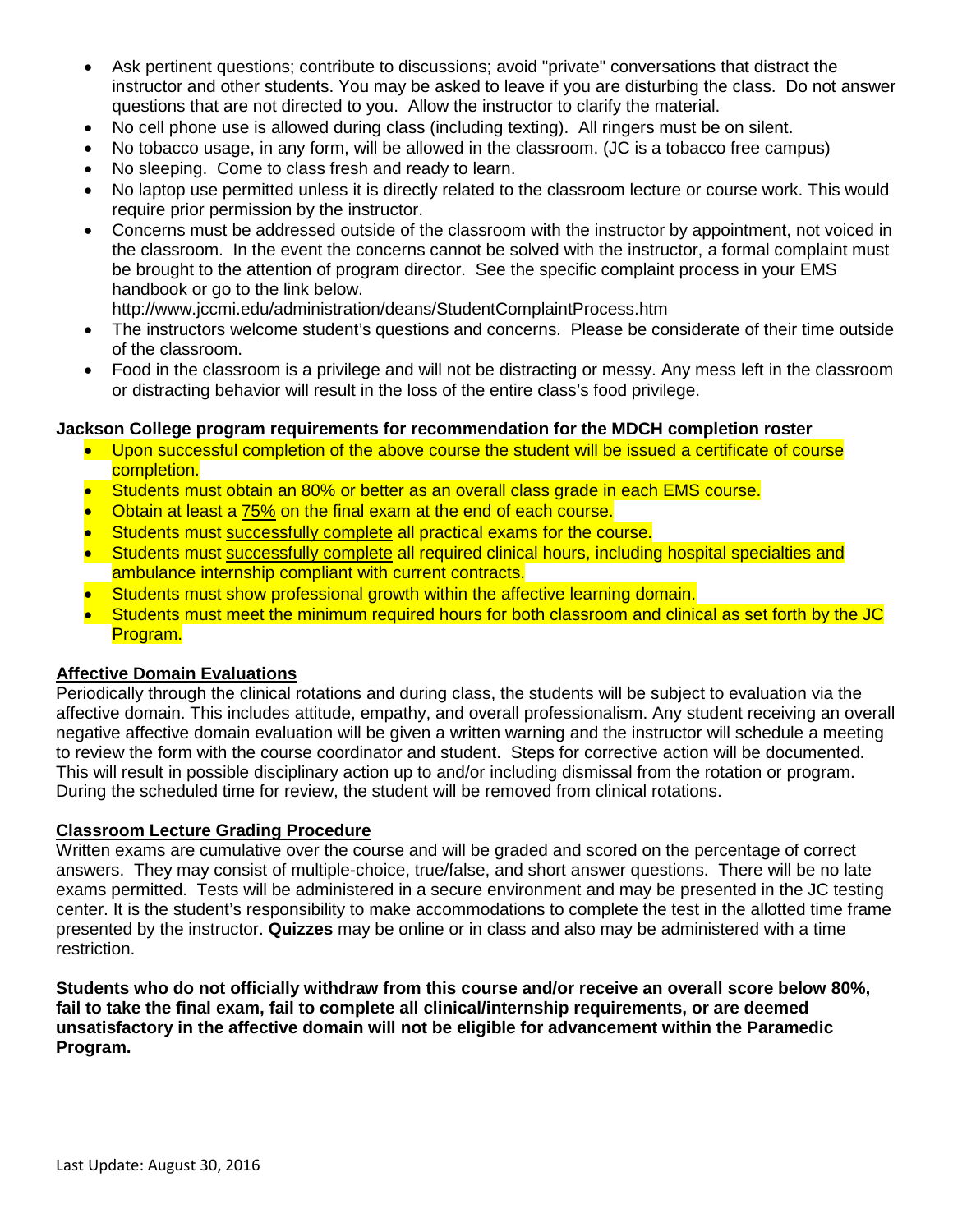| <b>Grade Item</b>         | <b>Percentage Possible</b> |
|---------------------------|----------------------------|
| <b>Attendance</b>         | 15%                        |
| <b>Assignments</b>        | 10%                        |
| Quizzes                   | 25%                        |
| <b>Mid Term</b>           | 25%                        |
| <b>Final Written Test</b> | 25%                        |

| <b>JC Grading Scale:</b> |     |                     |  |  |
|--------------------------|-----|---------------------|--|--|
| 93-100                   | 4.0 |                     |  |  |
| 89-92                    | 3.5 |                     |  |  |
| 85-88                    | 3.0 |                     |  |  |
| 80-84                    | 2.5 | Minimum Passing GPA |  |  |
| 75-79                    | 2.0 |                     |  |  |
| 70-74                    | 1.5 |                     |  |  |
| 65-69                    | 1.0 |                     |  |  |
| 60-64                    | 0.5 |                     |  |  |
| 00-59                    | 0.0 |                     |  |  |
|                          |     |                     |  |  |

#### **Method of Instruction**

Any combination or all of the following: Lecture, handouts, class assignments, computer screen-projections, demonstrations, hands-on lab projects, recitation, frequent quizzing, group work, DVD/video tapes, case studies, field trips, simulation, computer- distance learning through Jet Net, and other projects.

#### **Platinum Testing**

The students will be issued authority to use the EMSCAT. Students may not in any way cut and paste, copy or reproduce the test questions. This is a copyright infringement. Students found reproducing this test material will be immediately dismissed from the program and their information will be turned over to legal affairs and to the Platinum Education Group.

#### See academic honesty policy [http://www.jccmi.edu/administration/deans/Student\\_Resources.htm](http://www.jccmi.edu/administration/deans/Student_Resources.htm)

Test materials may be generated from any validated source or may be written by the JC EMS program and validated against the National Curriculum. Platinum quizzes and tests are monitored by the instructors. You are only allowed to access the quizzes/tests that you have been cleared to take.

#### **Students with Disabilities**

If there is a student in this class with a special need because of learning, physical, or other disability, contact the instructor(s) and Student Services immediately.

*"Students with disabilities who believe that they may need accommodations in this class are encouraged to contact the office of Learning Support Services at 787-0800, extension 8270/8553 as soon as possible to ensure that such accommodations are implemented in a timely fashion."*

National Registry ADA Policy Link: [www.nremt.org/nremt/about/policy\\_accommodations.asp](http://www.nremt.org/nremt/about/policy_accommodations.asp) JC Disclosure Policy: JC adheres to FERPA<http://www2.ed.gov/policy/gen/guid/fpco/ferpa/index.html>

#### **Changes in Syllabus**

Schedule and course outline may change due to weather, illness, or extreme circumstance. Students will be notified in writing if course outline will change.

#### **This syllabus may be adjusted at any time if the instructor(s) or Course Coordinator deems it necessary.**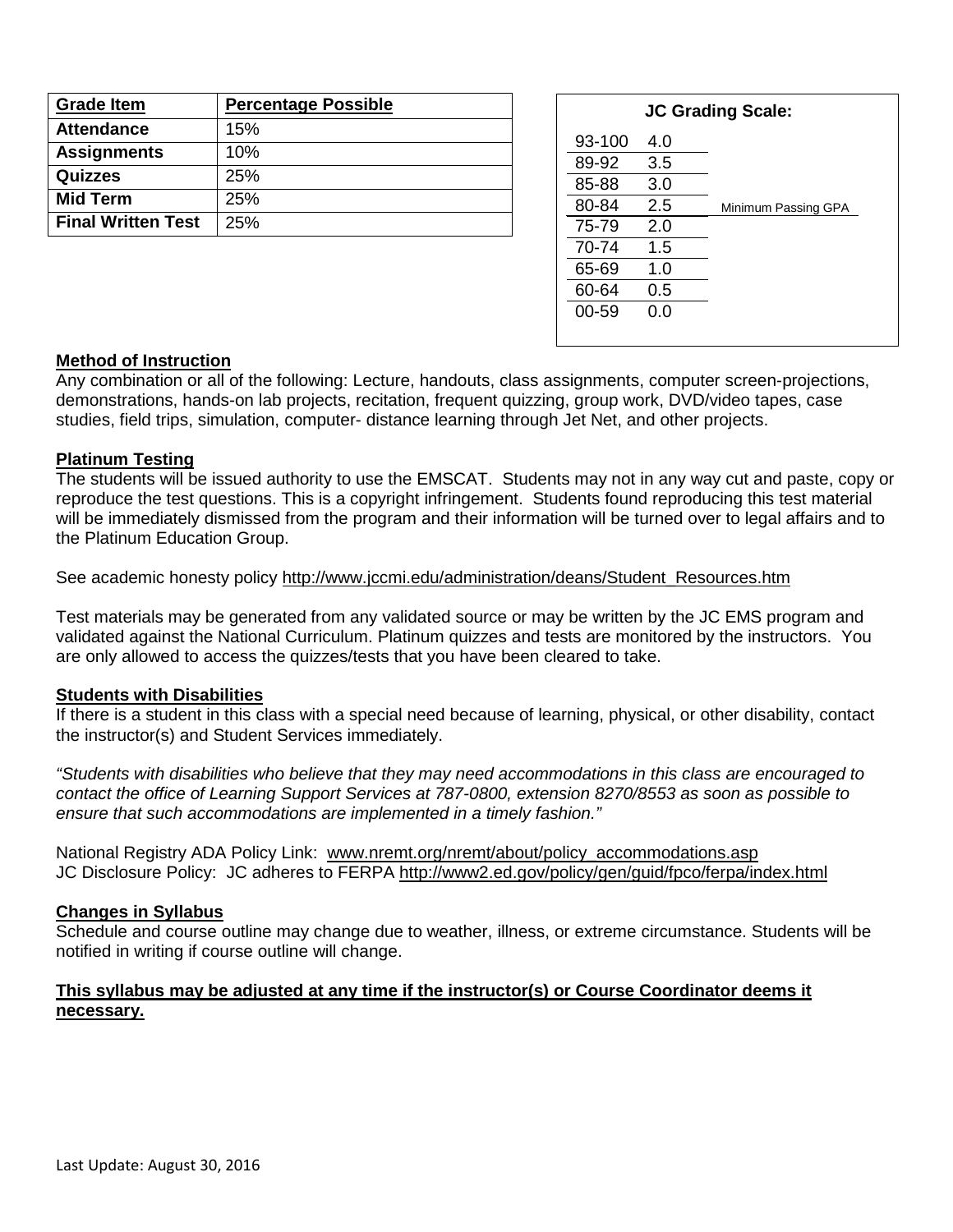| Wk.                     | <b>Date</b> | <b>Pre-reading</b>              |                |          |                                                                                                             |                                       |
|-------------------------|-------------|---------------------------------|----------------|----------|-------------------------------------------------------------------------------------------------------------|---------------------------------------|
|                         |             | <b>Volume</b>                   | <b>Chapter</b> | Pages    | <b>Subject</b>                                                                                              | <b>Assignment</b>                     |
| 1                       | 9/6/2016    | Volume<br>1                     | Ch. 7          | 112-134  | Medical / Legal topics                                                                                      |                                       |
|                         |             | Volume                          | Ch. 8          | 135-147  |                                                                                                             |                                       |
|                         |             | Volume<br>3                     | Ch. 2          | 19-33    |                                                                                                             |                                       |
| $\overline{\mathbf{2}}$ | 9/13/2016   | Volume<br>3                     | Ch. 5          | 64-161   | Anatomy and Physiology review, Pathophysiology,<br>Assessment review                                        |                                       |
|                         |             | Volume<br>3                     | Ch. 7          | 205-232  |                                                                                                             |                                       |
| $\overline{\mathbf{3}}$ | 9/20/2016   | Volume                          | Ch. 9          | 151-170  | Communications and Documentation, Respiratory<br>Anatomy                                                    |                                       |
|                         |             | Volume                          | Ch. 10         | 171-194  | Physiology, Clinical Orientation and Scheduling,<br>Case Study intro                                        |                                       |
| 4                       | 9/27/2016   | Volume<br>4                     | Ch. 1          | $3 - 44$ | Respiratory A&P and Assessment, Methods of                                                                  |                                       |
|                         |             | Volume<br>2                     | Ch. 5          | 294-335  | Basic Airway Management, Advanced Airway Intro                                                              |                                       |
| 5                       | 10/4/2016   | Volume<br>2                     | Ch. 5          | 336-384  | Advanced Airway cont'd, Rapid Sequence<br>Intubation, Surgical Airways, Specific Respiratory<br>Emergencies |                                       |
| 6                       | 10/11/2016  | Volume<br>4                     | Ch. 5          | 241-253  | Inflammatory and Immune Responses                                                                           |                                       |
| $\overline{7}$          | 10/18/2016  | Volume<br>5                     | Ch. 1          | $1 - 15$ | Kinematics of Trauma, Trauma Assessment                                                                     |                                       |
|                         |             | Volume<br>5                     | Ch. 12         | 315-344  |                                                                                                             |                                       |
| 8                       | 10/25/2016  | Assigned Reading & Hand<br>outs |                |          | Acid Base and Electrolytes                                                                                  | <b>MID-TERM</b><br><b>Examination</b> |
|                         | 11/1/2016   | Volume<br>5                     | Ch.2           | 16-43    | Fluids and IV Therapy, Soft Tissue Trauma                                                                   |                                       |
| 9                       |             | Volume<br>5                     | Ch. 5          | 90-120   |                                                                                                             |                                       |
|                         |             | PHP                             | Ch.5           | 84-113   |                                                                                                             |                                       |
| 10                      | 11/8/2016   | Volume<br>5                     | Ch.3           | 44-58    | Hemorrhage and Shock & Penetrating Trauma                                                                   |                                       |
|                         |             | Volume<br>5                     | Ch. 4          | 59-89    |                                                                                                             |                                       |
| 11                      | 11/15/2016  | Volume<br>5                     | Ch. 10         | 237-281  | Burns, Facial and Head Trauma                                                                               |                                       |
|                         |             | Volume<br>5                     | Ch. 6          | 121-148  |                                                                                                             |                                       |
| 12                      | 11/22/2016  | Volume<br>5                     | Ch. 10         | 237-281  | Neck and Spinal Trauma                                                                                      |                                       |
|                         |             | Volume<br>5                     | Ch. 11         | 282-314  |                                                                                                             |                                       |
| 13                      | 11/29/2016  | Volume<br>5                     | Ch. 8          | 187-214  | Thoracic Trauma, Abdominal Trauma                                                                           | <b>Trauma</b><br><b>Case Study</b>    |
|                         |             | Volume<br>5                     | Ch. 9          | 215-236  |                                                                                                             | <b>Presentation</b>                   |
| 14                      | 12/6/2016   | Volume<br>5                     | Ch. 7          | 149-166  | Musculoskeletal Trauma, Shock Trauma<br>Resuscitation                                                       |                                       |